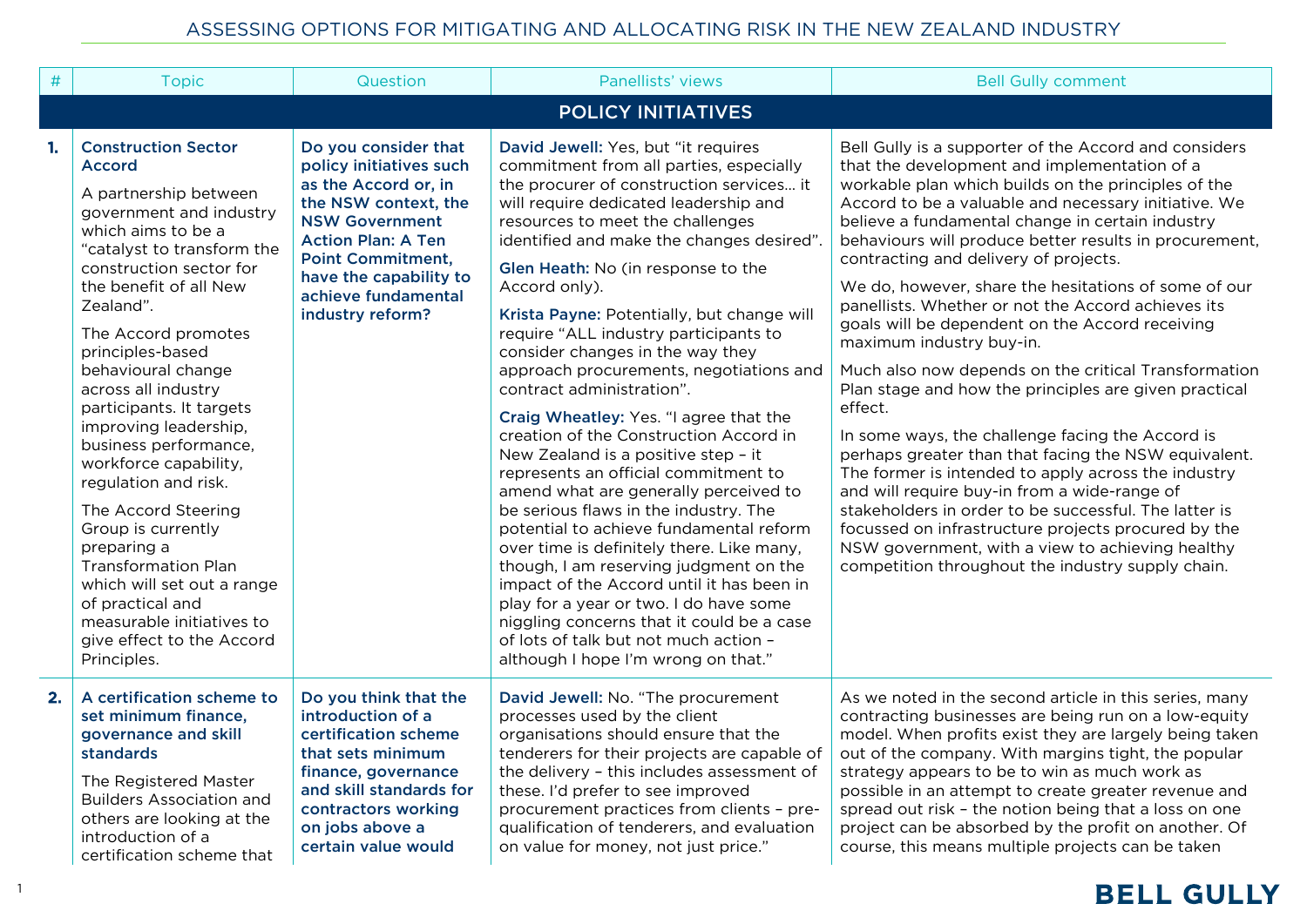| # | Question<br><b>Topic</b>                                                                                                                                                                                                                                                                                                    | Panellists' views                                                                                                                                                                                                                                                                                                                                                                                                                                                                                                                                                                                                                                                                                                                                                                                                                                                                                                                         | <b>Bell Gully comment</b>                                                                                                                                                                                                                                                                                                                                                                                                                                                                                                                                                                                                                                                                                                                                                                                                                                                                                                                                                                                                                                                                                                                                                                                                                                                                                                                                                                                                                                                                                                                                                                                                                                                                                                                                                                                                                                                                                                                                                                                                                                                                                                               |
|---|-----------------------------------------------------------------------------------------------------------------------------------------------------------------------------------------------------------------------------------------------------------------------------------------------------------------------------|-------------------------------------------------------------------------------------------------------------------------------------------------------------------------------------------------------------------------------------------------------------------------------------------------------------------------------------------------------------------------------------------------------------------------------------------------------------------------------------------------------------------------------------------------------------------------------------------------------------------------------------------------------------------------------------------------------------------------------------------------------------------------------------------------------------------------------------------------------------------------------------------------------------------------------------------|-----------------------------------------------------------------------------------------------------------------------------------------------------------------------------------------------------------------------------------------------------------------------------------------------------------------------------------------------------------------------------------------------------------------------------------------------------------------------------------------------------------------------------------------------------------------------------------------------------------------------------------------------------------------------------------------------------------------------------------------------------------------------------------------------------------------------------------------------------------------------------------------------------------------------------------------------------------------------------------------------------------------------------------------------------------------------------------------------------------------------------------------------------------------------------------------------------------------------------------------------------------------------------------------------------------------------------------------------------------------------------------------------------------------------------------------------------------------------------------------------------------------------------------------------------------------------------------------------------------------------------------------------------------------------------------------------------------------------------------------------------------------------------------------------------------------------------------------------------------------------------------------------------------------------------------------------------------------------------------------------------------------------------------------------------------------------------------------------------------------------------------------|
|   | would set minimum<br>improve the industry<br>financial and competency<br>and lessen the<br>occurrence of<br>standards for companies<br>to meet if they want to<br>contractor insolvency?<br>win jobs above a certain<br>value. A similar regime<br>already exists in<br>Queensland (as discussed<br>in our second article). | Glen Heath: No.<br>Krista Payne: Depends. "As with any<br>minimum standard, setting the goal posts<br>in the wrong spot is a real risk and could<br>undermine the effectiveness of the<br>scheme and actually create new<br>problems."<br>Craig Wheatley: Yes. "I agree that the<br>introduction of these sorts of<br>procurement rules should reduce the<br>occurrence of contractor insolvency - it<br>will mean that companies delivering<br>large-scale projects are well-run and well-<br>resourced. I expect that this will yield<br>positive results for contractors in tiers 1<br>and 2. The reverse argument is that the<br>rules will make it harder for smaller<br>players to grow in the market as they<br>may never be in a position to meet the<br>standards required to deliver projects<br>over a certain value. It should however<br>provide those smaller contractors with an<br>incentive to improve their processes." | down with one bad contract, as there is no equity in<br>the structure to absorb the loss.<br>We consider this to be a fundamental problem in the<br>industry, but it is not accurate to say that it is the<br>contractor's problem alone. For contractors to be<br>expected to retain equity in their businesses, realisable<br>margins need to improve. This entails a shift to holistic<br>procurement, rather than just lowest price, coupled<br>with better understanding and acceptance of risk<br>transfer on both sides.<br>David Jewell notes that the recently revised<br>Government Procurement Rules are "a positive move<br>in this direction". The fourth edition of the<br>Government Procurement Rules came into force on 1<br>October 2019. At their core, the Rules seek to achieve<br>'public value', being the best available result for New<br>Zealand for the money spent and not necessarily the<br>option with the lowest cost. Given the Rules do not<br>apply equally to all public sector procurers, or across<br>all types of procurements, the extent to which they<br>will improve procurement practice remains to be seen.<br>Another step towards giving contractors the<br>confidence they need to invest equity into their<br>businesses is the introduction of an infrastructure<br>pipeline by the Infrastructure Transactions Unit. The<br>pipeline is in its infancy, but is intended to give greater<br>visibility and certainty over future infrastructure<br>projects. As with the Rules, questions remain over the<br>ability of the pipeline to overcome political change,<br>notably the three year electoral cycle.<br>Our view is that for the introduction of an<br>appropriately tailored accreditation regime to improve<br>industry resilience, it must be contingent on these<br>other fundamental industry changes being properly<br>effected.<br>Tailoring the regime so that it applies differentially to<br>different value procurements would be critical so as to<br>avoid adversely impacting on market capability, a<br>point noted by Krista. A similar concern is shared by |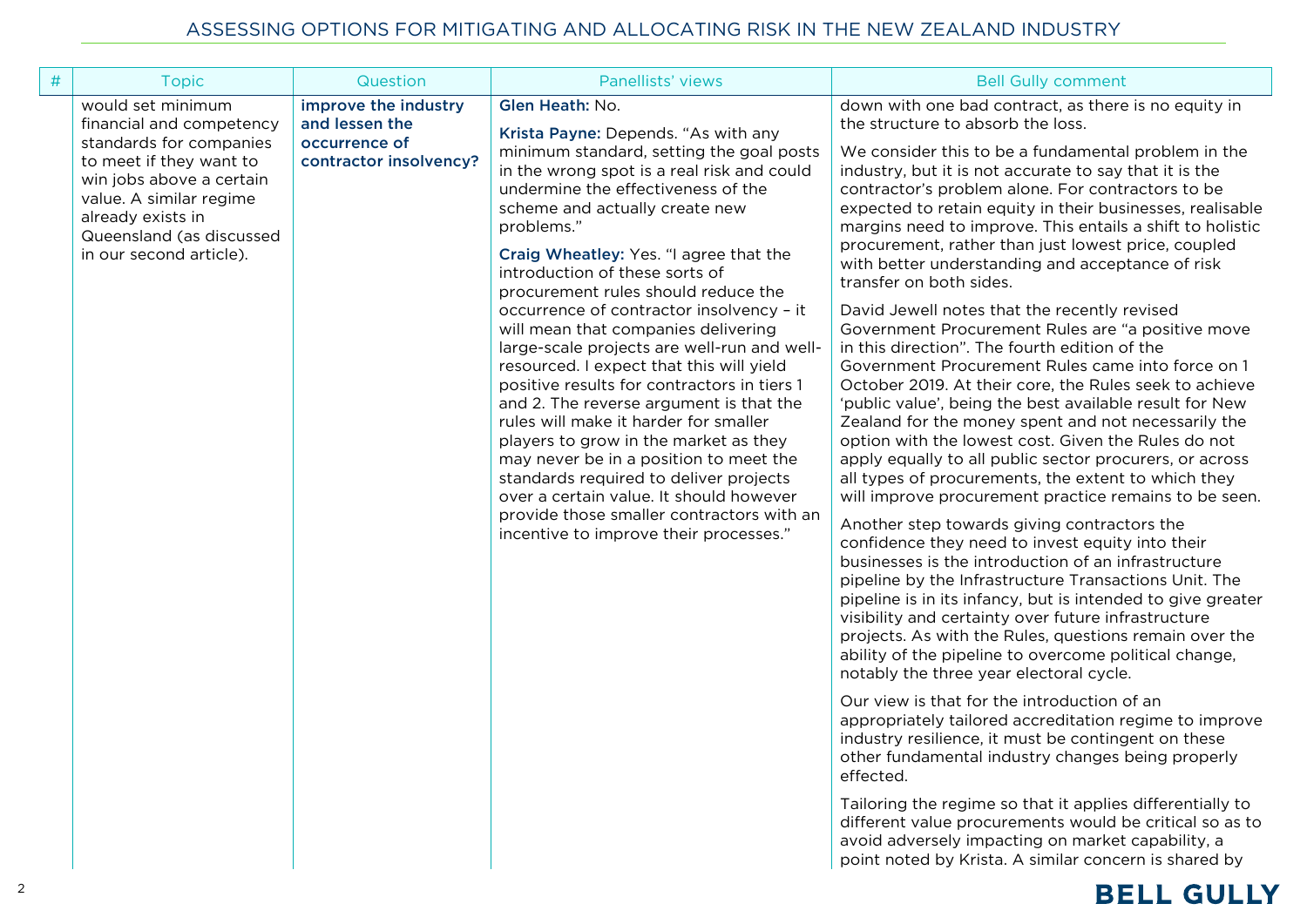| $\#$ | <b>Topic</b>                                                                                                                                                                                                                                                                                                                                                                                                                                                                                                                                                           | Question                                                                                                                                                                                                                                                           | Panellists' views                                                                                                                                                                                                                                                                                                                                                                                | <b>Bell Gully comment</b>                                                                                                                                                                                                                                                                                                                                                                                                                                                                                                                                                                                                                                                                                                                                                                                                                                                                                                                                                                                                                                                                                                                                                                                                                                                 |
|------|------------------------------------------------------------------------------------------------------------------------------------------------------------------------------------------------------------------------------------------------------------------------------------------------------------------------------------------------------------------------------------------------------------------------------------------------------------------------------------------------------------------------------------------------------------------------|--------------------------------------------------------------------------------------------------------------------------------------------------------------------------------------------------------------------------------------------------------------------|--------------------------------------------------------------------------------------------------------------------------------------------------------------------------------------------------------------------------------------------------------------------------------------------------------------------------------------------------------------------------------------------------|---------------------------------------------------------------------------------------------------------------------------------------------------------------------------------------------------------------------------------------------------------------------------------------------------------------------------------------------------------------------------------------------------------------------------------------------------------------------------------------------------------------------------------------------------------------------------------------------------------------------------------------------------------------------------------------------------------------------------------------------------------------------------------------------------------------------------------------------------------------------------------------------------------------------------------------------------------------------------------------------------------------------------------------------------------------------------------------------------------------------------------------------------------------------------------------------------------------------------------------------------------------------------|
|      |                                                                                                                                                                                                                                                                                                                                                                                                                                                                                                                                                                        |                                                                                                                                                                                                                                                                    |                                                                                                                                                                                                                                                                                                                                                                                                  | David, who said: "I think that a certification scheme<br>would introduce elitism that is not beneficial to the<br>evolution and growth of contractors".                                                                                                                                                                                                                                                                                                                                                                                                                                                                                                                                                                                                                                                                                                                                                                                                                                                                                                                                                                                                                                                                                                                   |
|      |                                                                                                                                                                                                                                                                                                                                                                                                                                                                                                                                                                        |                                                                                                                                                                                                                                                                    |                                                                                                                                                                                                                                                                                                                                                                                                  |                                                                                                                                                                                                                                                                                                                                                                                                                                                                                                                                                                                                                                                                                                                                                                                                                                                                                                                                                                                                                                                                                                                                                                                                                                                                           |
| 3.   | 'Alternative' contracting<br>models<br>In recent times there has<br>been a noticeable shift<br>towards what might be<br>termed 'alternative'<br>contracting models.<br>These include the use of<br>early contractor<br>involvement (ECI)<br>arrangements, alliancing<br>contracts and target cost<br>contracts. The recently<br>announced 'Enterprise<br>Model' between<br>Watercare, Fletcher<br><b>Construction and Fulton</b><br>Hogan is notable for its<br>long-term commitment<br>(10 years) to a<br>programme of works<br>rather than an individual<br>project. | Do you agree that<br>more prevalent use of<br>alternative contracting<br>models would improve<br>the current state of the<br>industry (examples<br>include ECI, alliancing,<br>target cost, the<br><b>Enterprise Model or</b><br>programme delivery<br>contracts)? | Panellists all agree: Possibly (if used for<br>the right project in the right context - not<br>a silver bullet).                                                                                                                                                                                                                                                                                 | As a general observation, a growing number of<br>principals (public and private sector) are adopting a<br>more thoughtful and, on occasion, sophisticated<br>approach when deciding on a procurement structure.<br>In part this would seem to be a response to current<br>market conditions and, in particular, growing<br>reluctance on the part of contractors to take on<br>certain risks. If a principal still wishes to allocate a<br>certain risk to a contractor, they will have a better<br>chance of doing so if the contractor has been given an<br>opportunity to properly scope, assess and price that<br>risk (for instance, through ECI), or an opportunity to<br>realise some upside in the event so the risk does not<br>materialise or they mitigate it sufficiently (through<br>target cost, for example).<br>A recent uptick in the use of alliancing, especially at a<br>local government level, can similarly be traced back to<br>market conditions and the government-policy<br>response to those market conditions. It is possible that<br>this could lead to alliancing being adopted for projects<br>which easily lend themselves to more traditional<br>contracting models, such as where the risk profile of<br>the project is already known. |
| 4.   | The suitability of<br>NZS3910:2013 as an<br>industry standard<br>It is well known and, to an<br>extent accepted, that in<br>the current market<br>modifications will<br>inevitably be made to any<br>contract based on<br>NZS3910:2013. The same                                                                                                                                                                                                                                                                                                                       | Do you consider<br>NZS3910:2013 to be fit<br>for purpose as an<br>industry standard<br>build-only contract?                                                                                                                                                        | David Jewell: Yes. "In the infrastructure<br>sector, NZS 3910 is accepted as a fair and<br>balanced contract. I'm a strong advocate<br>of its use in NZ as a well-understood<br>document that has been developed<br>collaboratively by all industry<br>participants. However, it is disappointing<br>to see many client advisors advocating<br>for extensive change to the standard<br>wording." | As noted in the first article of the series, we consider<br>that any desire to throw the NZS3910 'baby out with<br>the bathwater' needs to be tempered by the reality<br>that a standard form contract can't be everything to<br>everyone. A universally applicable standard form<br>contract isn't realistic. Rather, we need a contract<br>which is up-to-date, user-friendly, and principles-<br>based so as to enable flexible application or additional<br>prescription, where required, through the use of<br>special conditions.                                                                                                                                                                                                                                                                                                                                                                                                                                                                                                                                                                                                                                                                                                                                   |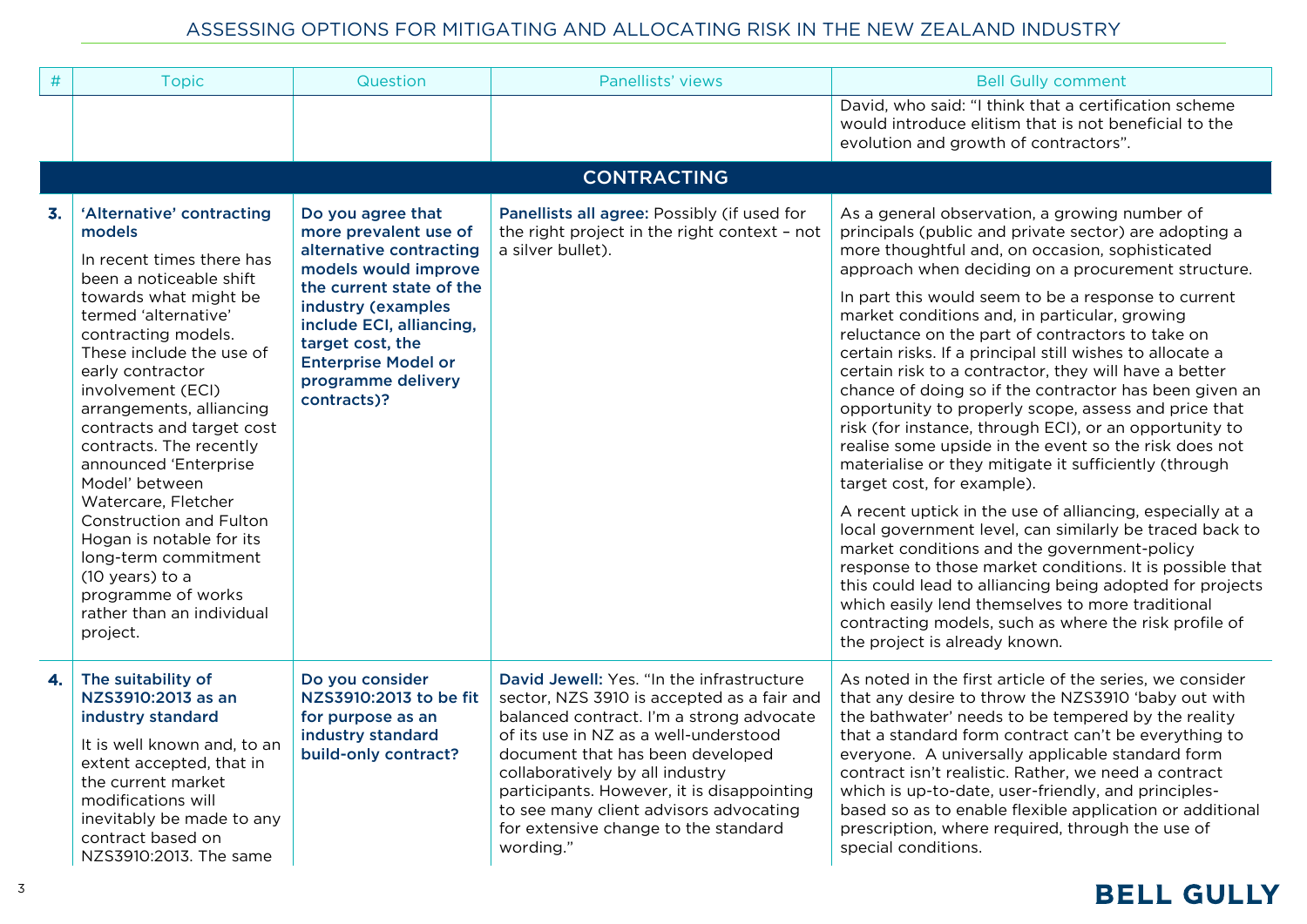| # | <b>Topic</b>                                                                                                                                                                                                                                                                                                                                                                                                                                                                                                                                                                                                | Question | Panellists' views                                                                                                                                                                                                                                                                                                                                                                                                                                                                                                                                                                                                                                                                                                                                       | <b>Bell Gully comment</b>                                                                                                                                                                                                                                                                                                                                                                                                                                                                                                                                                                                                                                                                                                                                                                                                                                                                                                                                                                                                                                                                                                                                                                                                                                                                                                                                                                                                                                                                                                                                                                                                                                                                                                                                                                                                                                                                            |
|---|-------------------------------------------------------------------------------------------------------------------------------------------------------------------------------------------------------------------------------------------------------------------------------------------------------------------------------------------------------------------------------------------------------------------------------------------------------------------------------------------------------------------------------------------------------------------------------------------------------------|----------|---------------------------------------------------------------------------------------------------------------------------------------------------------------------------------------------------------------------------------------------------------------------------------------------------------------------------------------------------------------------------------------------------------------------------------------------------------------------------------------------------------------------------------------------------------------------------------------------------------------------------------------------------------------------------------------------------------------------------------------------------------|------------------------------------------------------------------------------------------------------------------------------------------------------------------------------------------------------------------------------------------------------------------------------------------------------------------------------------------------------------------------------------------------------------------------------------------------------------------------------------------------------------------------------------------------------------------------------------------------------------------------------------------------------------------------------------------------------------------------------------------------------------------------------------------------------------------------------------------------------------------------------------------------------------------------------------------------------------------------------------------------------------------------------------------------------------------------------------------------------------------------------------------------------------------------------------------------------------------------------------------------------------------------------------------------------------------------------------------------------------------------------------------------------------------------------------------------------------------------------------------------------------------------------------------------------------------------------------------------------------------------------------------------------------------------------------------------------------------------------------------------------------------------------------------------------------------------------------------------------------------------------------------------------|
|   | applies to the other<br>standard form contracts<br>in the NZS suite.<br>Why is this happening? In<br>its recent report on the<br>use of NZS conditions of<br>contract, the<br>Infrastructure Transaction<br>Unit cited a variety of<br>"key challenges" which<br>account for the way in<br>which NZS3910 is being<br>used. We have discussed<br>many of these challenges<br>in our previous two<br>articles.<br>In our view, the real issue<br>is whether there is<br>something fundamentally<br>wrong with NZS3910, or<br>whether its use is being<br>distorted by market<br>conditions and<br>behaviours. |          | Glen Heath: No.<br>Craig Wheatley: Yes. "I certainly wouldn't<br>say that NZS3910:2013 is not fit for<br>purpose - it deals with many issues in a<br>generally fair manner (for example<br>unforeseen physical conditions, valuation<br>of variations and others). In my<br>experience, problems have arisen when<br>principals have made substantial changes<br>to the general conditions of contract.<br>Despite this, I do feel that there are<br>improvements to be made to NZS3910 to<br>bring it further into line with other<br>international contracts such as FIDIC - for<br>example the introduction of a liability cap<br>for the contractor. I would like to see<br>those sorts of issues addressed in any<br>future 'refresh' of NZS3910." | As noted in the first article of the series, we consider<br>that any desire to throw the NZS3910 'baby out with<br>the bathwater' needs to be tempered by the reality<br>that a standard form contract can't be everything to<br>everyone. A universally applicable standard form<br>contract isn't realistic. Rather, we need a contract<br>which is up-to-date, user-friendly and principles-<br>based, so as to enable flexible application or<br>additional prescription where required, through the<br>use of special conditions.<br>What would this look like? The answer may be a<br>standard form contract that looks quite similar to the<br>current NZS3910, with adjustments to:<br>rectify some of the known glitches and<br>shortcomings (for example, certain definitions,<br>time of entry into the contract, rules of<br>assignment, preparation and review of<br>documents);<br>introduce some additional optionality (such as<br>liability caps for contracts, standard exclusion of<br>consequential and economic loss wording, for<br>instance); and<br>reflect current law (such as the Health and Safety<br>$\bullet$<br>at Work Act 2015).<br>Such an update would not completely 'do away' with<br>the need for special conditions. Certain principals will,<br>for example, always want a degree of prescription in<br>the drafting of contract terms that a standard from<br>contract cannot provide - but an update should result<br>in the consistent treatment of some fairly core issues<br>without the need for bespoke drafting.<br>Finally, we cannot stress enough the need for<br>NZS3910 and the rest of the NZS suite to be licensed<br>in such a way that amendments can be marked up in<br>track changes rather than described in a separate<br>document. It is possible to do this with the Australian<br>equivalent to NZS3910:2013, AS4000:19997, and with |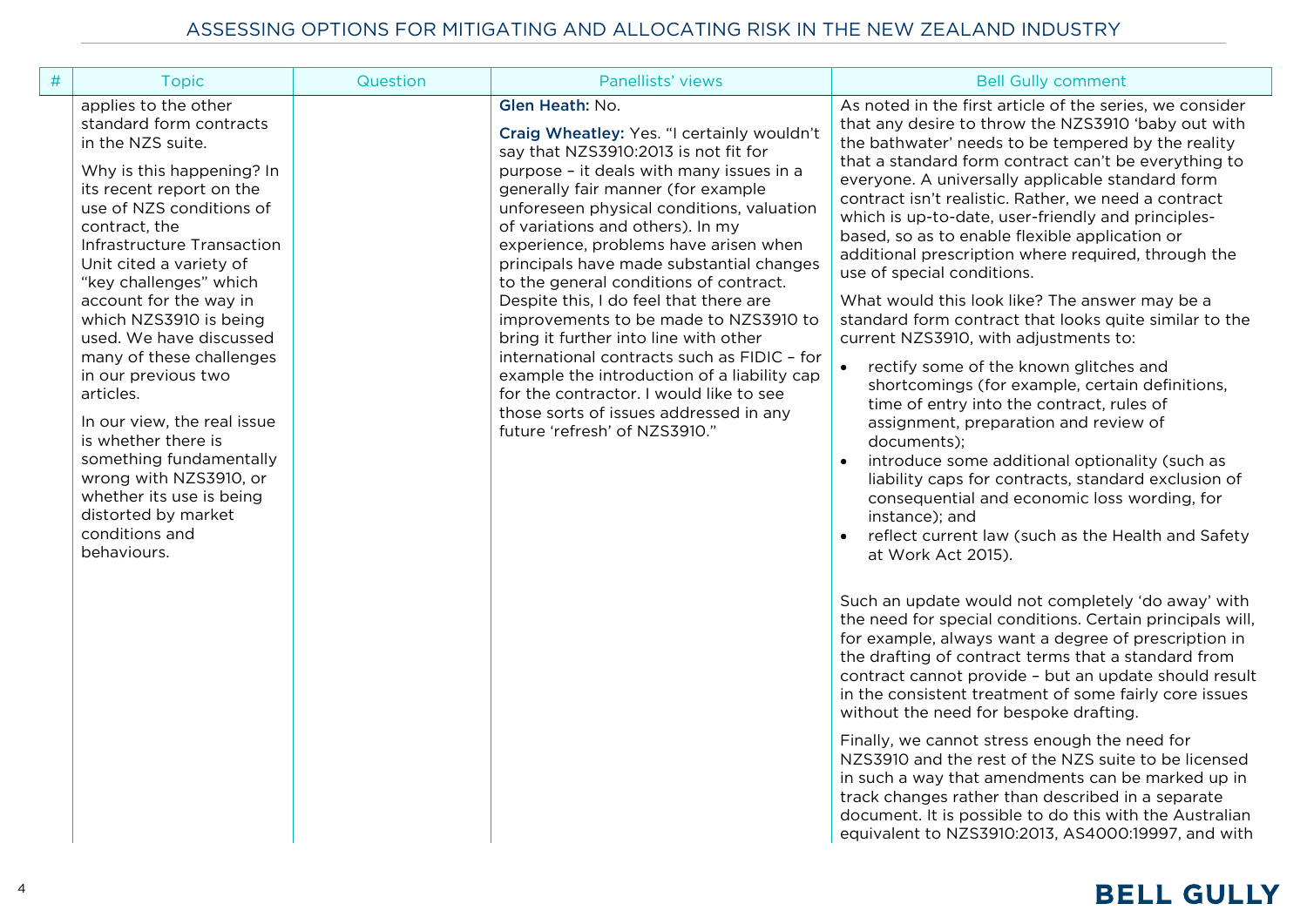| $\#$ | <b>Topic</b>                                                                                                                                                                                                                                                                                                            | Question                                                                                                                                                                                                 | Panellists' views                                                                                                                                                                                                                                                                                                                                                                                                                                                                                                                                                                                                                                                                                                                                                                                                                                                                                                                                                                                                                                                                                                                                                                                                                                                                                                                                                                                                                                                                                                                                                                      | <b>Bell Gully comment</b>                                                                                                                                                                                                                                                                                                                                                                                                                                                                                                                                                                                                                                                                                                                                                                                                                                                                                                                                                                                                                                                                                                                                                                                                                                                                                                                                                                                                                                                                                                                                                                                                                                                                                                                                                                                      |
|------|-------------------------------------------------------------------------------------------------------------------------------------------------------------------------------------------------------------------------------------------------------------------------------------------------------------------------|----------------------------------------------------------------------------------------------------------------------------------------------------------------------------------------------------------|----------------------------------------------------------------------------------------------------------------------------------------------------------------------------------------------------------------------------------------------------------------------------------------------------------------------------------------------------------------------------------------------------------------------------------------------------------------------------------------------------------------------------------------------------------------------------------------------------------------------------------------------------------------------------------------------------------------------------------------------------------------------------------------------------------------------------------------------------------------------------------------------------------------------------------------------------------------------------------------------------------------------------------------------------------------------------------------------------------------------------------------------------------------------------------------------------------------------------------------------------------------------------------------------------------------------------------------------------------------------------------------------------------------------------------------------------------------------------------------------------------------------------------------------------------------------------------------|----------------------------------------------------------------------------------------------------------------------------------------------------------------------------------------------------------------------------------------------------------------------------------------------------------------------------------------------------------------------------------------------------------------------------------------------------------------------------------------------------------------------------------------------------------------------------------------------------------------------------------------------------------------------------------------------------------------------------------------------------------------------------------------------------------------------------------------------------------------------------------------------------------------------------------------------------------------------------------------------------------------------------------------------------------------------------------------------------------------------------------------------------------------------------------------------------------------------------------------------------------------------------------------------------------------------------------------------------------------------------------------------------------------------------------------------------------------------------------------------------------------------------------------------------------------------------------------------------------------------------------------------------------------------------------------------------------------------------------------------------------------------------------------------------------------|
|      |                                                                                                                                                                                                                                                                                                                         |                                                                                                                                                                                                          |                                                                                                                                                                                                                                                                                                                                                                                                                                                                                                                                                                                                                                                                                                                                                                                                                                                                                                                                                                                                                                                                                                                                                                                                                                                                                                                                                                                                                                                                                                                                                                                        | other standard form contracts such as FIDIC. It is high<br>time NZS provided this simple efficiency.                                                                                                                                                                                                                                                                                                                                                                                                                                                                                                                                                                                                                                                                                                                                                                                                                                                                                                                                                                                                                                                                                                                                                                                                                                                                                                                                                                                                                                                                                                                                                                                                                                                                                                           |
| 5.   | Other standard form<br>contracts (such as FIDIC<br>or NEC4)<br>In the wake of the<br>discussion surrounding<br>NZS3910 and its<br>suitability to the current<br>NZ construction market,<br>there has been a steady<br>call for a different form of<br>standard form contract to<br>be adopted, such as FIDIC<br>or NEC. | Do you think other<br>types of standard form<br>construction contracts,<br>such as FIDIC and<br>NEC, need to be more<br>widely used in the NZ<br>construction industry<br>as alternatives to the<br>NZS? | David Jewell: No. "There is no reason in<br>my opinion to introduce these forms of<br>contract. NZS 3910 has been modified in<br>its latest version to reflect the importance<br>of the programme to the contract (as it is<br>in NEC), and as long as NZS 3910<br>continues its evolution, then it should<br>remain as the preferred form of contract<br>for infrastructure works. It is accepted<br>that large, complex projects may warrant<br>a bespoke contract form, but this should<br>not be the case for smaller projects".<br>Krista Payne: "Not necessarily. FIDIC and<br>NEC work well in the UK and part of this<br>is because they are very tried and tested<br>- the market knows these contracts. That<br>is not the case in Australia / New<br>Zealand, so the value may not be realised.<br>Further, those standard form contracts<br>are not without their own issues.<br>Sometimes changes are made to contract<br>form for change sake, which isn't always<br>helpful - the point is probably more<br>about consistency than about picking up<br>a standard form used elsewhere in the<br>world."<br>Craig Wheatley: No. "Not necessarily.<br>While I would like to see these contracts<br>used more in the NZ market (particularly<br>on large projects), I wouldn't say that<br>they absolutely have to be used. I would,<br>however, like to see the NZS suite<br>amended to include certain aspects of<br>the international standard forms, for<br>example the early warning provisions of<br>NEC and the liability cap provisions of<br>both NEC and FIDIC." | Although both FIDIC and NEC contracts have been<br>used in projects in New Zealand, the simple reality is<br>that neither suite is well known or understood in the<br>market outside of specific industries (such as plant-<br>intensive sectors (such as dairy processing) or large<br>scale infrastructure projects).<br>FIDIC's use in NZ is limited primarily to those involved<br>in the design, construction and installation of plant<br>(FIDIC Yellow Book) or for large projects which are to<br>be delivered on a turnkey basis, such as a powerplant<br>(FIDIC Silver Book). Sometimes a FIDIC contract will<br>also adopted for a large scale infrastructure projects -<br>for example, Watercare used FIDIC Red Book for the<br>\$NZ1.2bn Central Interceptor project.<br>NEC3 has similarly been used on a relatively limited<br>basis in NZ. The perceived benefits of NEC are that it<br>encourages collaboration between the parties and has<br>a multitude of options which can be selected to reflect<br>the specific requirements of the project. We're not<br>aware of NEC4 having been adopted for any<br>significant projects to date. NEC3 has been used by<br>local authorities in New Zealand, although some in the<br>industry have queried whether collaboration can truly<br>be achieved through NEC's prescriptive notice<br>requirements and communication protocols.<br>The NZ contracting industry considers that it knows<br>and understands the NZS suite-well: written by New<br>Zealanders for New Zealand conditions. The obvious<br>example is that (once it has another update) the NZS<br>suite is reflective of current NZ law, unlike FIDIC or<br>NEC. It is difficult to change the degree of incumbency<br>that the NZS suite enjoys, irrespective of the merits. |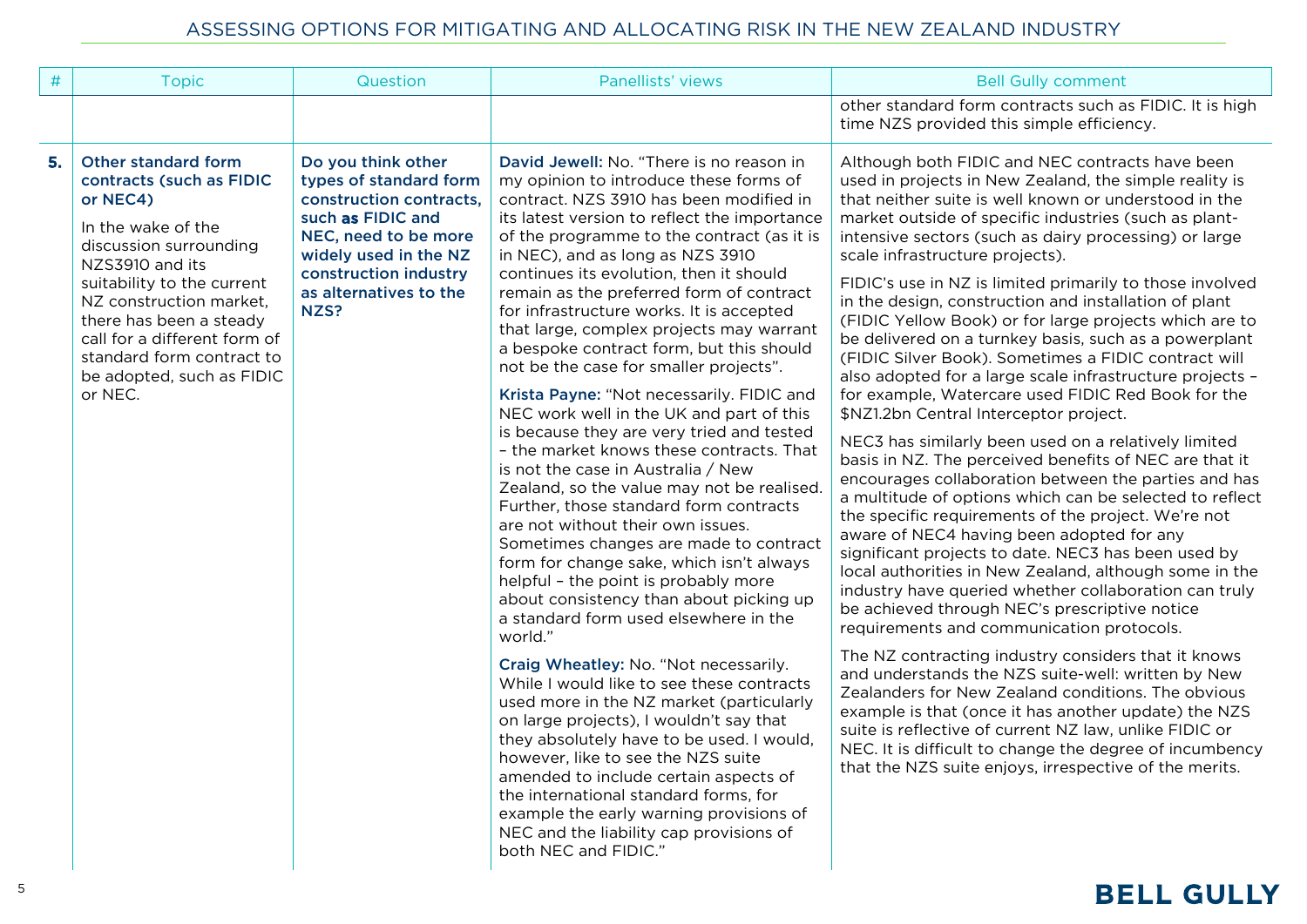| $\#$ | <b>Topic</b>                                                                                                                                                                                                                                                                                                                                                          | Question                                                                                                                                                                                       | Panellists' views                                                                                                                                                                                                                                                                                                                                                                                                                                                                                                                                                                                                                                                                                                                                                                                                                                                                                                                                                                                                                                                                                                                                                                                                                                                                                                                                                                                                                                                                                                                         | <b>Bell Gully comment</b>                                                                                                                                                                                                                                                                                                                                                                                                                                                                                                                                                                                                                                                                                                                                                                                                                                                                                                                                                                                                                                                                                                                                                                                                                                                                                                                                                                                                                                                                                                                                                                                                                                                                                                                                                                                                                                                                                                            |
|------|-----------------------------------------------------------------------------------------------------------------------------------------------------------------------------------------------------------------------------------------------------------------------------------------------------------------------------------------------------------------------|------------------------------------------------------------------------------------------------------------------------------------------------------------------------------------------------|-------------------------------------------------------------------------------------------------------------------------------------------------------------------------------------------------------------------------------------------------------------------------------------------------------------------------------------------------------------------------------------------------------------------------------------------------------------------------------------------------------------------------------------------------------------------------------------------------------------------------------------------------------------------------------------------------------------------------------------------------------------------------------------------------------------------------------------------------------------------------------------------------------------------------------------------------------------------------------------------------------------------------------------------------------------------------------------------------------------------------------------------------------------------------------------------------------------------------------------------------------------------------------------------------------------------------------------------------------------------------------------------------------------------------------------------------------------------------------------------------------------------------------------------|--------------------------------------------------------------------------------------------------------------------------------------------------------------------------------------------------------------------------------------------------------------------------------------------------------------------------------------------------------------------------------------------------------------------------------------------------------------------------------------------------------------------------------------------------------------------------------------------------------------------------------------------------------------------------------------------------------------------------------------------------------------------------------------------------------------------------------------------------------------------------------------------------------------------------------------------------------------------------------------------------------------------------------------------------------------------------------------------------------------------------------------------------------------------------------------------------------------------------------------------------------------------------------------------------------------------------------------------------------------------------------------------------------------------------------------------------------------------------------------------------------------------------------------------------------------------------------------------------------------------------------------------------------------------------------------------------------------------------------------------------------------------------------------------------------------------------------------------------------------------------------------------------------------------------------------|
|      |                                                                                                                                                                                                                                                                                                                                                                       |                                                                                                                                                                                                |                                                                                                                                                                                                                                                                                                                                                                                                                                                                                                                                                                                                                                                                                                                                                                                                                                                                                                                                                                                                                                                                                                                                                                                                                                                                                                                                                                                                                                                                                                                                           |                                                                                                                                                                                                                                                                                                                                                                                                                                                                                                                                                                                                                                                                                                                                                                                                                                                                                                                                                                                                                                                                                                                                                                                                                                                                                                                                                                                                                                                                                                                                                                                                                                                                                                                                                                                                                                                                                                                                      |
| 6.   | <b>Problematic special</b><br>conditions of contract<br>There has been a lot of<br>commentary in the<br>market over the last 18<br>months or so about the<br>use of special conditions<br>of contract and how they<br>affect and/or depart from<br>the 'commonly<br>understood' general<br>conditions of contract.<br>The debate is perhaps at<br>its peak right now. | How often do you see<br>examples of special<br>conditions in<br>construction contracts<br>which you consider to<br>be problematic and<br>contributing to the<br>poor state of the<br>industry? | David Jewell: Often. "This is a real issue<br>for construction contracts with local<br>authorities. I have seen 60 pages of<br>Special Conditions to 3910 from a local<br>authority, and at the same time seen a<br>half page of Special Conditions on a \$100<br>million-plus contract from NZTA.<br>Unfortunately, I have to say that this<br>appears to be driven by legal advisors to<br>the local authorities who are seeking to<br>minimise their risk exposure. In my view,<br>that risk exposure is often better<br>managed through adopting the standard<br>3910 without all the amendments.<br>Glen Heath: Not often (not really<br>applicable to Mansons).<br>Krista Payne: Not applicable - the issue is<br>not the use special conditions per se, but<br>a lack of industry understanding about<br>the suitability of special conditions.<br>Craig Wheatley: Often. "In my<br>experience, examples of such special<br>conditions include:<br>Broadening of the standard indemnity<br>$\bullet$<br>provisions to require indemnities for<br>matters such as breach of contract.<br>Clauses allowing principals to discuss<br>payment issues directly with the<br>contractor's subcontractors, and<br>make direct payments to those<br>subcontractors at their discretion.<br>No entitlement for contractor to rely<br>$\bullet$<br>on documents provided by the<br>principal, when the contractor has<br>had no involvement in preparation of<br>those documents and often little time<br>to review them in the tender period | The argument from the other side is that, for certain<br>types of principals, or for certain types of projects,<br>special conditions are necessary. The simple fact that<br>special conditions are included in a contract should<br>not, and does not, mean that the contract is unfair or<br>constitutes poor contracting practice. This resonates<br>particularly loudly in the private sector, where absent<br>initiatives such as the Accord, considerations of public<br>policy do not carry much weight in terms of<br>procurement selection or contracting terms.<br>In our view, legitimate grounds to include special<br>conditions include:<br>to fix a deficiency in the general conditions;<br>to reflect the particular requirements of the<br>project; or<br>• to reflect the particular requirements of a party.<br>The second and third categories are often where the<br>trouble starts, as it is unclear what a genuine<br>requirement is, what is 'a nice to have' and what is<br>simply an attempt to 'screw the scrum'. In our view, it<br>is in this space that lawyers and other consultants<br>have the opportunity to offer real value to all project<br>participants by providing guidance on the practical<br>and legal consequences of requiring a particular<br>special condition (both in terms of the specific project<br>as well as for future procurements).<br>It is critical that all parties seek and obtain appropriate<br>legal and other advice in any contractual negotiation.<br>Too often we encounter situations where, based on an<br>apparent understanding of the general conditions of a<br>contract, a party will advocate for, accept or reject a<br>special condition, even though it is clear that the party<br>does not understand the meaning or effect of that<br>condition. As we stressed in our earlier articles, in<br>commercial contracting there has to be an emphasis |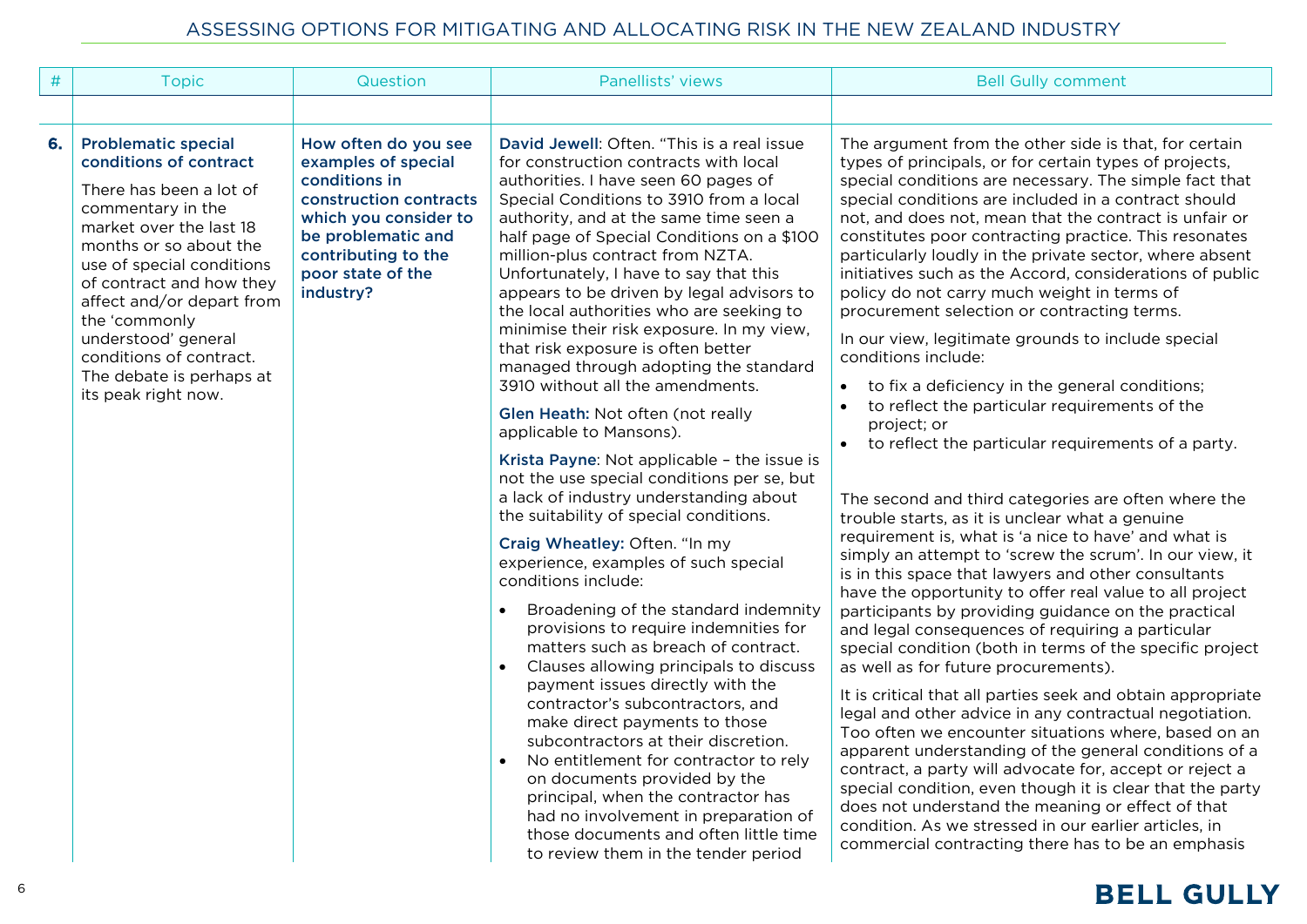| $\#$ | <b>Topic</b>                                                                                                                                                                                                                                                                                                                                                                                                                                                                                                                                                                                               | Question                                                                                                                                                                                                                                                                                                                                                                                                                                                  | Panellists' views                                                                                                                                                                                                                                                                                                                                                                                                                                                                                                                                                                                                                                                                                                                                                                                                                                                                                                                                           | <b>Bell Gully comment</b>                                                                                                                                                                                                                                                                                                                                                                                                                                                                                                                                                                                                                                                                                                                                                                                                                                                                                                                                                                   |
|------|------------------------------------------------------------------------------------------------------------------------------------------------------------------------------------------------------------------------------------------------------------------------------------------------------------------------------------------------------------------------------------------------------------------------------------------------------------------------------------------------------------------------------------------------------------------------------------------------------------|-----------------------------------------------------------------------------------------------------------------------------------------------------------------------------------------------------------------------------------------------------------------------------------------------------------------------------------------------------------------------------------------------------------------------------------------------------------|-------------------------------------------------------------------------------------------------------------------------------------------------------------------------------------------------------------------------------------------------------------------------------------------------------------------------------------------------------------------------------------------------------------------------------------------------------------------------------------------------------------------------------------------------------------------------------------------------------------------------------------------------------------------------------------------------------------------------------------------------------------------------------------------------------------------------------------------------------------------------------------------------------------------------------------------------------------|---------------------------------------------------------------------------------------------------------------------------------------------------------------------------------------------------------------------------------------------------------------------------------------------------------------------------------------------------------------------------------------------------------------------------------------------------------------------------------------------------------------------------------------------------------------------------------------------------------------------------------------------------------------------------------------------------------------------------------------------------------------------------------------------------------------------------------------------------------------------------------------------------------------------------------------------------------------------------------------------|
|      |                                                                                                                                                                                                                                                                                                                                                                                                                                                                                                                                                                                                            |                                                                                                                                                                                                                                                                                                                                                                                                                                                           | Narrowing of the circumstances for<br>$\bullet$<br>which variations and EOTs may be<br>claimed (for example, unforeseen<br>physical conditions)."                                                                                                                                                                                                                                                                                                                                                                                                                                                                                                                                                                                                                                                                                                                                                                                                           | on self-accountability, regardless of the rights or<br>wrongs of using special conditions.<br>Finally, in our view, any debate around the legitimacy<br>or otherwise of public sector procurers using<br>extensive special conditions needs to be holistic and<br>take into account the drivers for those special<br>conditions, including often the terms of upstream<br>contracts such as development agreements or<br>agreements to lease. Such upstream contracts often<br>require the principal to pass through onerous<br>conditions of the upstream contract to the contractor<br>under the construction contract (including direct<br>deeds of warranty). If the public sector is to be subject<br>to rules around procurement and risk allocation, those<br>rules must apply both directly and indirectly.                                                                                                                                                                         |
|      |                                                                                                                                                                                                                                                                                                                                                                                                                                                                                                                                                                                                            |                                                                                                                                                                                                                                                                                                                                                                                                                                                           | <b>RISK TRANSFER</b>                                                                                                                                                                                                                                                                                                                                                                                                                                                                                                                                                                                                                                                                                                                                                                                                                                                                                                                                        |                                                                                                                                                                                                                                                                                                                                                                                                                                                                                                                                                                                                                                                                                                                                                                                                                                                                                                                                                                                             |
| 7.   | <b>Understanding the</b><br>contract<br>Synonymous with the<br>debate around the use of<br>special condition is the<br>discussion around how<br>risk is in fact transferred<br>under the contract terms.<br>There are many accounts<br>in the market of principals<br>allocating a specific risk<br>to a contractor through<br>the P&G specification or<br>an annotation on a plan.<br>There are similarly many<br>instances where a<br>contractor accepts a risk<br>simply because it did not<br>properly comprehend the<br>effect of a condition of<br>contract, or agreeing to a<br>condition with full | Which do you consider<br>to generally be more<br>culpable for poorly<br>understood<br>contractual positions<br>around risk:<br>'risk transfer by<br>$\bullet$<br>stealth' (that is,<br>where the transfer<br>of a risk by the<br>principal to the<br>contractor is<br>buried in the<br>contract<br>documents or<br>obfuscated in<br>some other way<br>such that it is not<br>easily discernible);<br>or<br>a failure by the<br>$\bullet$<br>contractor to | David Jewell: "I believe that both of these<br>factors are in play, and they are closely<br>linked. As discussed above, the extensive<br>Special Conditions often transfer risk that<br>is not easily identified by the contractor.<br>While the standard 3910 clauses and risk<br>allocation are well understood, the<br>extensive Special Conditions are often a<br>trap for the contractors who may not<br>understand the implications and who<br>then under-price their exposure."<br>Glen Heath: Poor contractor practices.<br>"Contractors know the risks they are<br>taking, but due to market pressure feel<br>obliged to accept them."<br>Krista Payne: Poor contractor practices.<br>"Obviously everyone will be able to point<br>to an example of transfer by stealth, but<br>most of the time it's about the parties<br>understanding what is written on the<br>page. This issue can be mitigated by<br>mechanisms like ECI and reimbursing bid | We agree that there are two sides to this issue. The<br>obvious solution is an improved and more transparent<br>contracting process including, depending on the<br>nature of the project and the risk allocation, sufficient<br>time for pre-contractual due diligence and appropriate<br>principal-contract engagement. The time and costs of<br>such a process are always a consideration.<br>There can, of course, never be any substitute for the<br>words of the contract and so there is never any<br>substitute for a party not reading and properly<br>understanding the words of the contract.<br>Equally, however, there should never be any reason to<br>not present a contract for tender that is clear and<br>transparent on its terms, and which is either consistent<br>across its constituent parts or which has express rules<br>for dealing with inconsistency. It should not be an<br>unnecessarily difficult or burdensome task to properly<br>understand the contract. |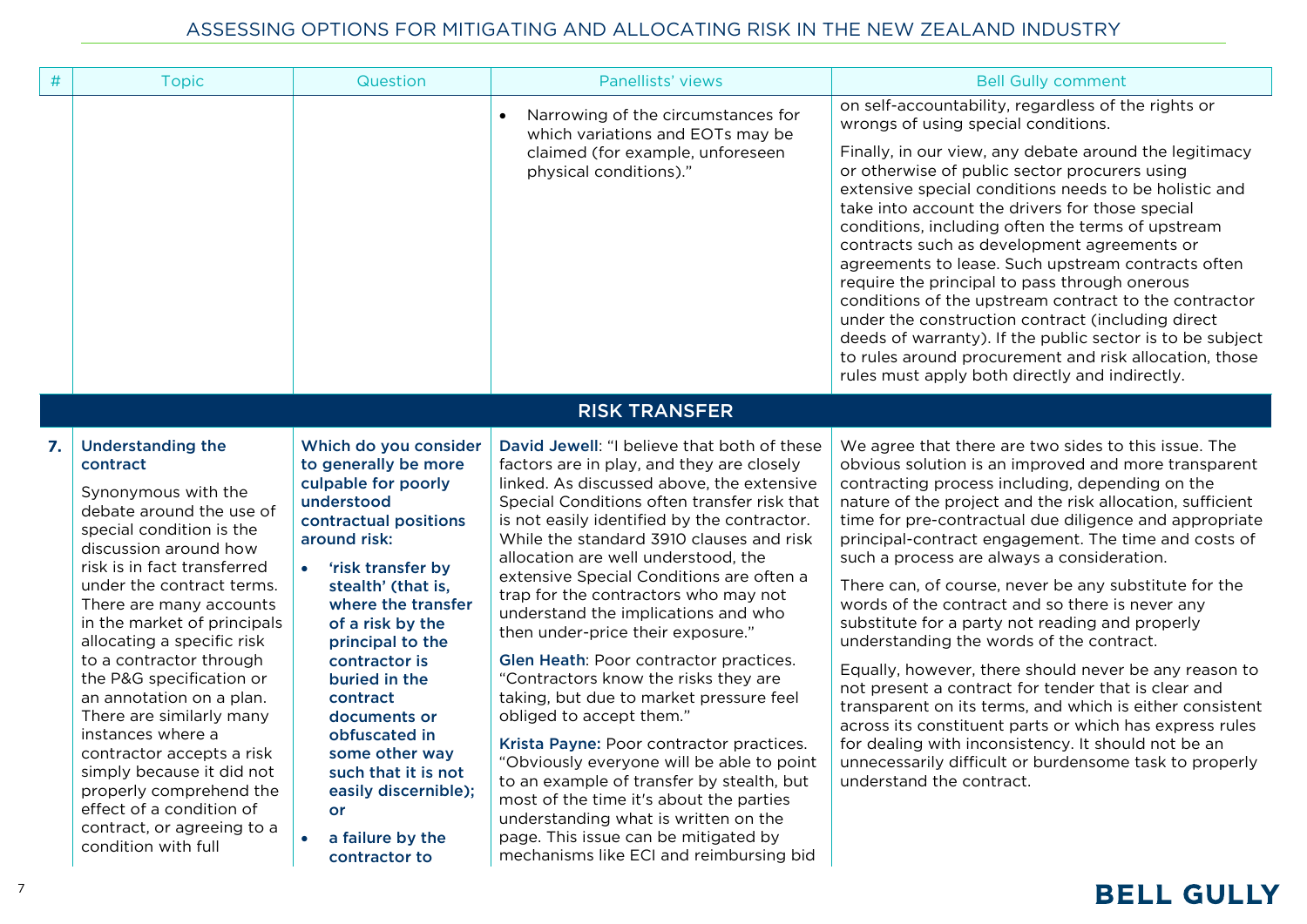| $\#$ | <b>Topic</b>                                                                                                                                                                                                                                                                                                                                                                                       | Question                                                                                                                                                                                                                                      | Panellists' views                                                                                                                                                                                                                                                                                                                                                                                                                                                                                                                                                                                                                                                                                                                                                                                                                                                                                                                                                                                                                                                                                                                                                                                                                       | <b>Bell Gully comment</b>                                                                                                                                                                                                                                                                                                                                                                             |
|------|----------------------------------------------------------------------------------------------------------------------------------------------------------------------------------------------------------------------------------------------------------------------------------------------------------------------------------------------------------------------------------------------------|-----------------------------------------------------------------------------------------------------------------------------------------------------------------------------------------------------------------------------------------------|-----------------------------------------------------------------------------------------------------------------------------------------------------------------------------------------------------------------------------------------------------------------------------------------------------------------------------------------------------------------------------------------------------------------------------------------------------------------------------------------------------------------------------------------------------------------------------------------------------------------------------------------------------------------------------------------------------------------------------------------------------------------------------------------------------------------------------------------------------------------------------------------------------------------------------------------------------------------------------------------------------------------------------------------------------------------------------------------------------------------------------------------------------------------------------------------------------------------------------------------|-------------------------------------------------------------------------------------------------------------------------------------------------------------------------------------------------------------------------------------------------------------------------------------------------------------------------------------------------------------------------------------------------------|
|      | knowledge of the risk<br>profile and likely<br>consequences.<br>Are these issues mutually<br>exclusive? Or is<br>improvement required on<br>both sides?                                                                                                                                                                                                                                            | properly read and<br>comprehend the<br>contract<br>documents?                                                                                                                                                                                 | costs in appropriate scenarios and<br>allowing suitable time for procurements."<br>Craig Wheatley: Risk transfer by stealth.<br>"It is not as black and white as this<br>though - there is always a range of<br>culpable factors. Contractors are not<br>blameless."                                                                                                                                                                                                                                                                                                                                                                                                                                                                                                                                                                                                                                                                                                                                                                                                                                                                                                                                                                    |                                                                                                                                                                                                                                                                                                                                                                                                       |
| 8.   | <b>Disclosure of risk</b><br>allocation<br>Understanding how a risk<br>is allocated under a<br>construction contract is<br>(or at least should be) an<br>obvious pre-requisite to<br>accepting and then<br>properly scoping and<br>pricing that risk. While<br>there can never be a<br>substitute for the words<br>of the contract, could<br>disclosure be made more<br>transparent and efficient? | Do you think it would<br>be useful tool for the<br>industry if each<br>construction contract<br>were accompanied a<br>by a one-page, tabular<br>matrix indicating how<br>certain risks had been<br>allocated under the<br>contract documents? | David Jewell: "Useful, but with an<br>important caveat. Risk often manifests as<br>shades of grey rather than black and<br>white, so it is debatable whether such a<br>table would help. What would take<br>precedence - the table or the words in<br>the contract?"<br>Glen Heath: Possibly useful.<br>Krista Payne: Harmful - the parties need<br>to properly understand and comprehend<br>the contract terms in their entirety. "This<br>creates a risk that the matrix is<br>inconsistent with the contract due to<br>summarising the terms, which creates<br>more uncertainty. Further, it aids the<br>approach of not reading the contract.<br>Many organisations prepare these<br>matrices in any event to assist with<br>approvals processes but it is not clear<br>what the benefit of including them in the<br>contract would be."<br>Craig Wheatley: Possibly useful. "I think<br>this would be useful and I have seen it<br>used to good effect on previous projects<br>(although they are often longer than one<br>page). If this practice were to be<br>adopted, parties would need to be careful<br>to avoid any conflict or confusion<br>between the matrix and the terms of<br>contract (which may be more detailed)." | Subject to the appropriate conditions being included<br>in the contract to deal with the effect of the matrix on<br>the written conditions and the issue of inconsistency<br>between the two, we think this is a good idea.<br>To indicate what such a matrix could look like, Bell<br>Gully has prepared a draft, for-discussion version, for<br>distribution at the panel event on 10 October 2019. |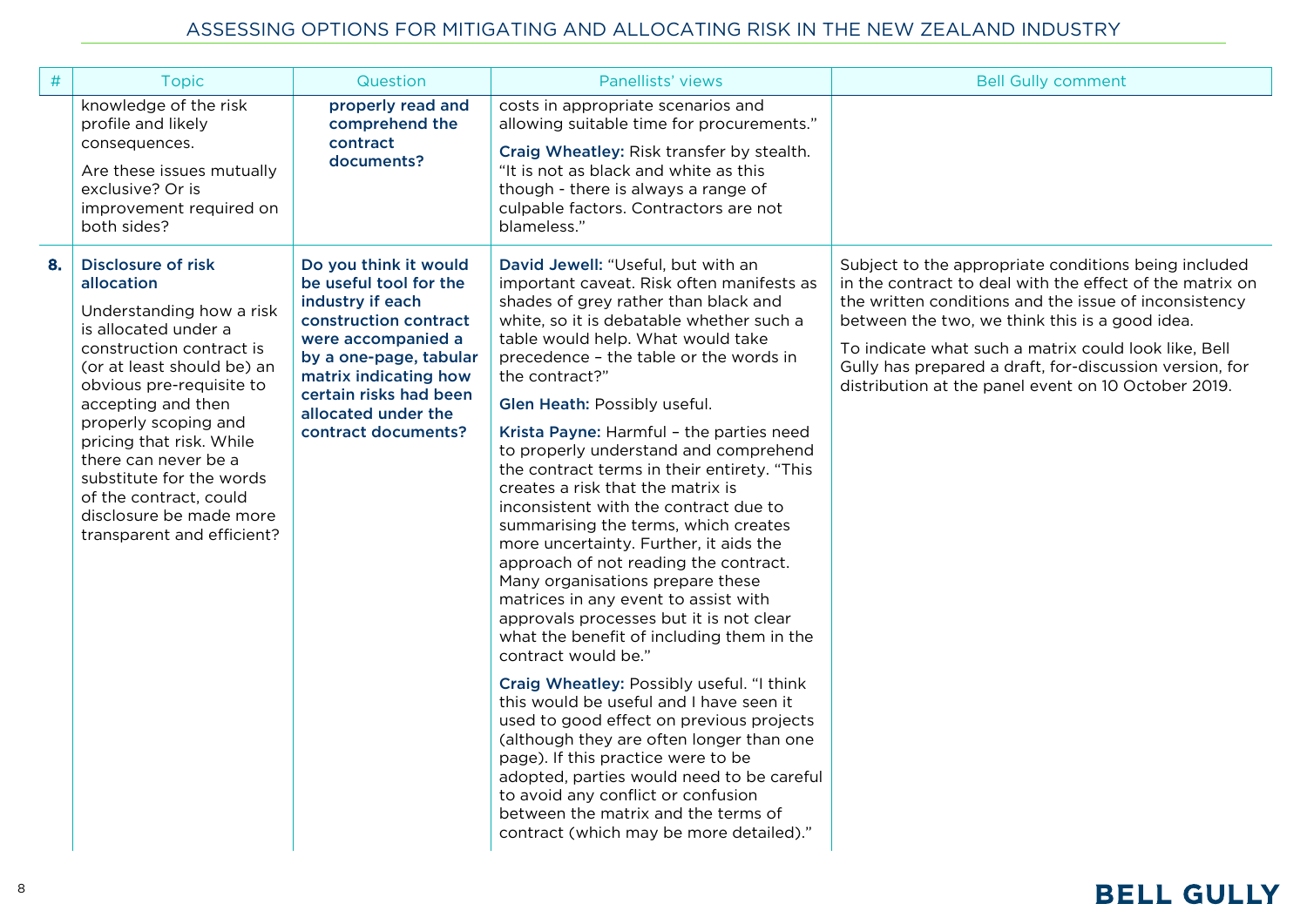| #  | <b>Topic</b>                             | Question                                                                                                                                                                                                                                                                            | Panellists' views                                                                                                                                                                                                                                                                                                                                                                                                                                                                                                                                                                                                                                                                                                                                                                                                                                                                                                                                                                                        | <b>Bell Gully comment</b>                                                                                                                                                                                                                                                                                                                                                                                                                                                                                                                                                                                                                                                                                                                                                                                                                                                                                                                                                                                                                                                                                                                                                                                                                                                                                                                                                                                                                                                             |
|----|------------------------------------------|-------------------------------------------------------------------------------------------------------------------------------------------------------------------------------------------------------------------------------------------------------------------------------------|----------------------------------------------------------------------------------------------------------------------------------------------------------------------------------------------------------------------------------------------------------------------------------------------------------------------------------------------------------------------------------------------------------------------------------------------------------------------------------------------------------------------------------------------------------------------------------------------------------------------------------------------------------------------------------------------------------------------------------------------------------------------------------------------------------------------------------------------------------------------------------------------------------------------------------------------------------------------------------------------------------|---------------------------------------------------------------------------------------------------------------------------------------------------------------------------------------------------------------------------------------------------------------------------------------------------------------------------------------------------------------------------------------------------------------------------------------------------------------------------------------------------------------------------------------------------------------------------------------------------------------------------------------------------------------------------------------------------------------------------------------------------------------------------------------------------------------------------------------------------------------------------------------------------------------------------------------------------------------------------------------------------------------------------------------------------------------------------------------------------------------------------------------------------------------------------------------------------------------------------------------------------------------------------------------------------------------------------------------------------------------------------------------------------------------------------------------------------------------------------------------|
|    |                                          |                                                                                                                                                                                                                                                                                     |                                                                                                                                                                                                                                                                                                                                                                                                                                                                                                                                                                                                                                                                                                                                                                                                                                                                                                                                                                                                          |                                                                                                                                                                                                                                                                                                                                                                                                                                                                                                                                                                                                                                                                                                                                                                                                                                                                                                                                                                                                                                                                                                                                                                                                                                                                                                                                                                                                                                                                                       |
|    |                                          |                                                                                                                                                                                                                                                                                     | <b>DESIGN RISK</b>                                                                                                                                                                                                                                                                                                                                                                                                                                                                                                                                                                                                                                                                                                                                                                                                                                                                                                                                                                                       |                                                                                                                                                                                                                                                                                                                                                                                                                                                                                                                                                                                                                                                                                                                                                                                                                                                                                                                                                                                                                                                                                                                                                                                                                                                                                                                                                                                                                                                                                       |
| 9. | <b>Consultant limits of</b><br>liability | As a general<br>proposition, are<br>'market standard'<br>limits on a design<br>consultant's liability<br>(for example, three<br>times the fee)<br>disproportionate to<br>the level of<br>responsibility a design<br>consultant has for the<br>success or otherwise<br>of a project? | David Jewell: Unsure. "Possibly, but this<br>is a complex issue, especially when it is<br>linked to 'project success'. The designer<br>has responsibility to deliver a design that<br>meets the project's budget and<br>programme. Management of designers to<br>achieve these performance goals is an<br>issue for the industry that needs<br>addressing, but this is different to the<br>designer's liability with respect to<br>professional indemnity."<br><b>Glen Heath: Yes.</b><br>Krista Payne: Often, yes.<br>Craig Wheatley: Yes. "Absolutely. I see<br>this as one of the most imbalanced<br>aspects of construction contracts in New<br>Zealand. Under our standard head<br>construction agreements, contractors<br>currently have no entitlement to a cap on<br>their liability (unless they negotiate one<br>with the principal) while standard form<br>design agreements contain liability caps<br>at values far less than the size of loss that<br>could arise due to defective design." | We agree that this issue is perhaps more nuanced<br>than the binary nature of the question suggests. How<br>the principal defines 'project success' and what<br>requirements, objectives and constraints are<br>subsequently imposed on the design team will<br>invariably have an effect on the quality of the design.<br>This naturally influences the extent to which the<br>design team is prepared to accept liability for<br>defective design.<br>A contractor may argue that similar considerations<br>inform its liability as those same barometers of<br>'project success' (cost, time and output) apply equally<br>during the contracting phase. What is different,<br>however, is that the contractor's methodologies and<br>implementation of the contract works do not have the<br>same extent of principal oversight and input as the<br>preparation of design. Arguably, the contractor has<br>greater autonomy and therefore responsibility and<br>liability.<br>It seems somewhat cursory and arbitrary to define a<br>design consultant's limit of liability by reference to the<br>fee, especially when the fee is often calculated using a<br>variety of different means. It also seems slightly odd<br>to define limits of liability by reference to the capacity<br>of the domestic professional indemnity insurance<br>market. As a point of contrast, many law firms have to<br>look offshore to obtain sufficient levels of professional<br>indemnity cover. |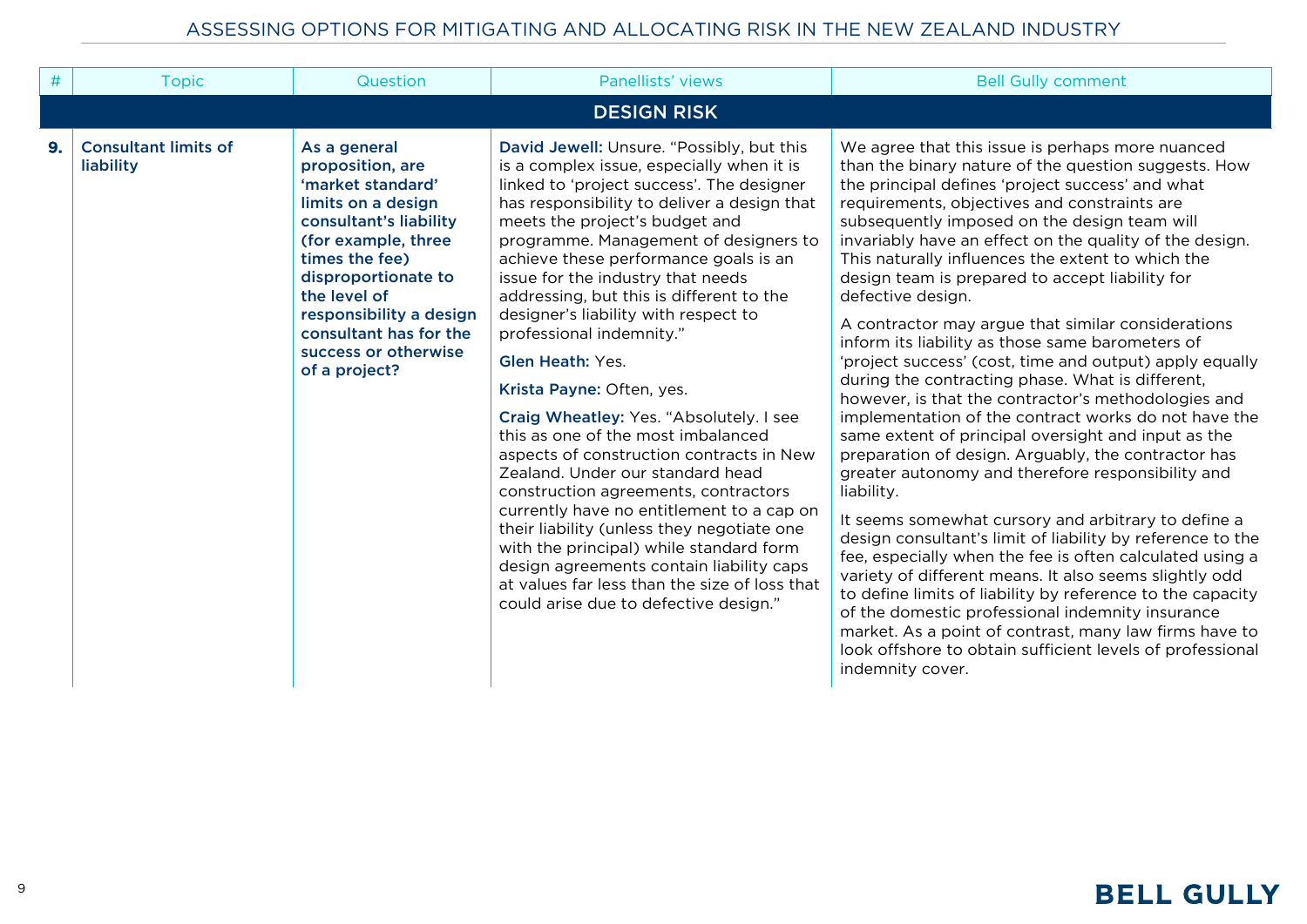| #   | <b>Topic</b>                                                                                                                                                                                                                                                                                                                                                                                                                                                                                             | Question                                                                                                                                                                | Panellists' views                                                                                                                                                                                                                                                                                                                                                                                                                                                                                                                                                                                                                                                                                                                                                                                                                                        | <b>Bell Gully comment</b>                                                                                                                                                                                                                                                                                                                                                                                                                                                                                                                                                                                                                                                                                                                                                                                                                                              |
|-----|----------------------------------------------------------------------------------------------------------------------------------------------------------------------------------------------------------------------------------------------------------------------------------------------------------------------------------------------------------------------------------------------------------------------------------------------------------------------------------------------------------|-------------------------------------------------------------------------------------------------------------------------------------------------------------------------|----------------------------------------------------------------------------------------------------------------------------------------------------------------------------------------------------------------------------------------------------------------------------------------------------------------------------------------------------------------------------------------------------------------------------------------------------------------------------------------------------------------------------------------------------------------------------------------------------------------------------------------------------------------------------------------------------------------------------------------------------------------------------------------------------------------------------------------------------------|------------------------------------------------------------------------------------------------------------------------------------------------------------------------------------------------------------------------------------------------------------------------------------------------------------------------------------------------------------------------------------------------------------------------------------------------------------------------------------------------------------------------------------------------------------------------------------------------------------------------------------------------------------------------------------------------------------------------------------------------------------------------------------------------------------------------------------------------------------------------|
| 10. | <b>Responsibility for</b><br>buildability<br>As the interface between<br>the design and the build,<br>buildability involves<br>assessing the design from<br>a construction<br>perspective to ensure<br>that it is capable of being<br>built within the<br>programme and budget<br>constraints. It involves<br>consideration of a range<br>of on-site and off-site<br>activities and how they<br>will be sequenced and<br>interfaced in order to<br>deliver against the<br>requirements of the<br>design. | Is it fair to ask a build-<br>only contractor to<br>accept responsibility<br>for 'buildability' of a<br>design?                                                         | David Jewell: Yes. "As long as the design<br>is complete at the time the contractor<br>tenders. And that any design change<br>becomes a Variation after that".<br>Glen Heath: No.<br>Krista Payne: Yes. "Provided appropriate<br>opportunity has been given during the<br>procurement or the start of the contract<br>to flag 'buildability' issues and the<br>contractor not take risk on these flagged<br>issues. The construct only contractor is<br>the expert in this circumstance and is<br>best placed to identify issues and find<br>ways to deal with them."<br>Craig Wheatley: No, "because<br>"buildability" is subjective. An acceptable<br>test is for a build-only contractor to take<br>responsibility for building 'in accordance<br>with the specification' (provided the<br>specification is unambiguous) as that can<br>be measured." | Provided that the design is complete and sufficient<br>opportunity is given to the contractor to review that<br>design and all other relevant information, including<br>conducting site-visits, we agree that a build-only<br>contractor is best placed to assess buildability.<br>It is important that buildability responsibility is<br>distinguished from design responsibility, the latter of<br>which should rest with the design consultants in a<br>build-only context.<br>We note we concur with Craig's comments that any<br>allocation of buildability responsibility needs to be<br>pegged to the specifications or the design. An open-<br>ended, immeasurable responsibility to ensure<br>buildability is effectively a quasi-transfer of design risk<br>as the line between responsibility for design and<br>responsibility for construction is blurred. |
| 11. | <b>Liability for buildability</b><br>Refer above.                                                                                                                                                                                                                                                                                                                                                                                                                                                        | If the answer to the<br>preceding question is<br>yes, to what extent<br>should the contractor<br>be liable for failing to<br>properly discharge<br>that responsibility? | David Jewell: Partly liable (depending on<br>the nature of the issue, the design<br>consultant should bear some<br>responsibility). "Unless there is a design<br>change (because the design doesn't work<br>or can't be physically built) or some<br>unforeseeable component or event that<br>affects the buildability. For example, if a<br>third party is successful with an injunction<br>against the contractor in respect of the<br>standard-practice construction<br>methodology proposed, requiring a<br>fundamental change to the construction."<br>Krista Payne: Partly liable. "Assuming an<br>appropriate mechanism has been put in<br>place to allow constructability issues to<br>be identified and dealt with, the                                                                                                                         | The nature of buildability is such that, where it<br>becomes an issue, there is often a degree of overlap<br>between the responsibility of the design consultant<br>and the build-only contractor. Where this<br>responsibility turns to liability, it is logical and fair that,<br>to the extent practicable, that liability should<br>attributed on a proportional basis and any claims<br>framed accordingly.<br>We agree that there should also be exceptions to any<br>liability, along the lines of those outlined by David. It is<br>also important that design changes are properly and<br>completely disclosed to the contractor, with the<br>contractor then being given an appropriate<br>opportunity to review any buildability issues arising<br>out of that change.                                                                                      |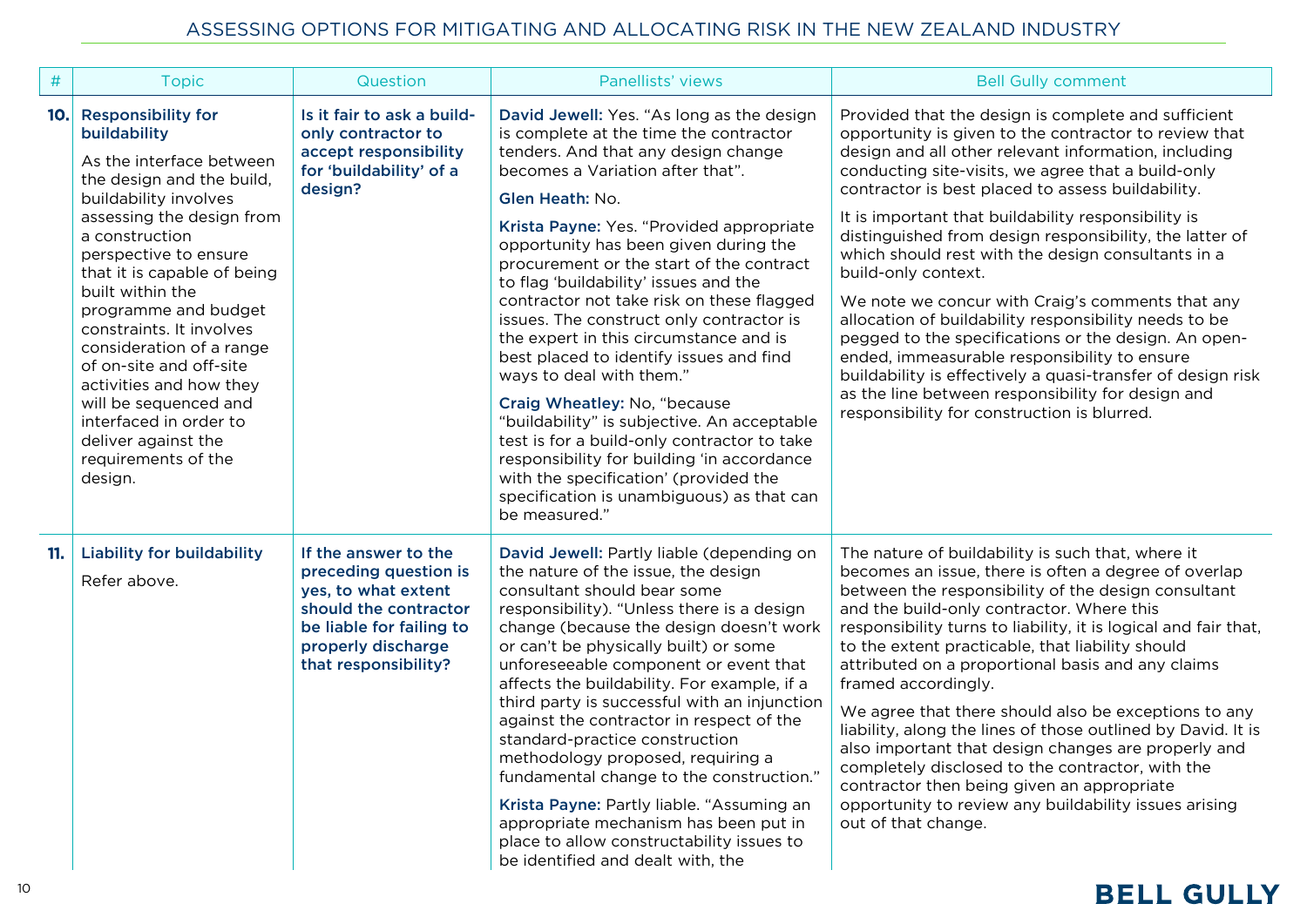| $\#$ | <b>Topic</b>                                                                                                                                                                                                                                                                                                                                                                     | Question                                                                                                                                                                                                                                                                                                                                                                                                                                                                                                                                                                                                                                                 | Panellists' views                                                                                                                                                                                                                                                                                                                                                                                                                                                                                                                                                                                                                                                                                                                                                                                                                                                                                                                                                                                                                                                                                                                                                                                                                                                                                        | <b>Bell Gully comment</b>                                                                                                                                                                                                                                                                                                                                                                                                                                                                                                                                                                                                                                                                                                                                                                                                                                                                                                                                                                                                                                                                                                                                                                                                                                                                                                                                                                                                                                                                                                                                                                                                                                                                                                                                                                         |
|------|----------------------------------------------------------------------------------------------------------------------------------------------------------------------------------------------------------------------------------------------------------------------------------------------------------------------------------------------------------------------------------|----------------------------------------------------------------------------------------------------------------------------------------------------------------------------------------------------------------------------------------------------------------------------------------------------------------------------------------------------------------------------------------------------------------------------------------------------------------------------------------------------------------------------------------------------------------------------------------------------------------------------------------------------------|----------------------------------------------------------------------------------------------------------------------------------------------------------------------------------------------------------------------------------------------------------------------------------------------------------------------------------------------------------------------------------------------------------------------------------------------------------------------------------------------------------------------------------------------------------------------------------------------------------------------------------------------------------------------------------------------------------------------------------------------------------------------------------------------------------------------------------------------------------------------------------------------------------------------------------------------------------------------------------------------------------------------------------------------------------------------------------------------------------------------------------------------------------------------------------------------------------------------------------------------------------------------------------------------------------|---------------------------------------------------------------------------------------------------------------------------------------------------------------------------------------------------------------------------------------------------------------------------------------------------------------------------------------------------------------------------------------------------------------------------------------------------------------------------------------------------------------------------------------------------------------------------------------------------------------------------------------------------------------------------------------------------------------------------------------------------------------------------------------------------------------------------------------------------------------------------------------------------------------------------------------------------------------------------------------------------------------------------------------------------------------------------------------------------------------------------------------------------------------------------------------------------------------------------------------------------------------------------------------------------------------------------------------------------------------------------------------------------------------------------------------------------------------------------------------------------------------------------------------------------------------------------------------------------------------------------------------------------------------------------------------------------------------------------------------------------------------------------------------------------|
|      |                                                                                                                                                                                                                                                                                                                                                                                  |                                                                                                                                                                                                                                                                                                                                                                                                                                                                                                                                                                                                                                                          | contractor should be liable for any issues<br>they fail to flag. The principal should be<br>liable to arrange the design to be<br>changed for issues flagged."                                                                                                                                                                                                                                                                                                                                                                                                                                                                                                                                                                                                                                                                                                                                                                                                                                                                                                                                                                                                                                                                                                                                           |                                                                                                                                                                                                                                                                                                                                                                                                                                                                                                                                                                                                                                                                                                                                                                                                                                                                                                                                                                                                                                                                                                                                                                                                                                                                                                                                                                                                                                                                                                                                                                                                                                                                                                                                                                                                   |
|      |                                                                                                                                                                                                                                                                                                                                                                                  |                                                                                                                                                                                                                                                                                                                                                                                                                                                                                                                                                                                                                                                          | <b>TIME BARS</b>                                                                                                                                                                                                                                                                                                                                                                                                                                                                                                                                                                                                                                                                                                                                                                                                                                                                                                                                                                                                                                                                                                                                                                                                                                                                                         |                                                                                                                                                                                                                                                                                                                                                                                                                                                                                                                                                                                                                                                                                                                                                                                                                                                                                                                                                                                                                                                                                                                                                                                                                                                                                                                                                                                                                                                                                                                                                                                                                                                                                                                                                                                                   |
| 12.  | A current 'hotspot' in<br>construction contract<br>negotiations is the<br>inclusion of time bars<br>which prevent the<br>contractor from making a<br>claim for a variation or<br>extension of time if that<br>claim is not made within a<br>set number of days after<br>the contractor becomes<br>aware of the<br>circumstances giving rise<br>to the entitlement to a<br>claim. | As you are seeing<br>them used in the<br>market, do you<br>consider time bars to<br>be:<br>$\bullet$<br>a legitimate<br>contractual means<br>of protecting the<br>principal's interests<br>(for example, by<br>allowing the<br>principal an<br>opportunity to<br>mitigate the<br>relevant matter<br>and by protecting<br>the principal<br>against the risk of<br>claims made long<br>after the fact); or<br>nothing more than<br>an attempt to<br>prevent the<br>contractor from<br>realising its<br>genuine<br>entitlement to time<br>and/or cost relief<br>in circumstances<br>where it is not<br>liable, under the<br>contract, for<br>relevant risk? | David Jewell: Legitimate means of<br>protecting the principal's interests,<br>"provided always that the time allowed is<br>reasonable. Regardless, I prefer the<br>wording of NZS 3910 that states 'within 1<br>month or as soon as practicable<br>thereafter".<br>Glen Heath: Legitimate means of<br>protecting the principal's interests.<br>Krista Payne: "These mechanisms<br>definitely commonly exist in contracts.<br>However, that doesn't mean they are<br>often being used to actually bar claims.<br>There is a balance to be struck between<br>the contractor receiving the relief they<br>are entitled to and the principal having<br>the ability to mitigate the impacts of<br>delay and achieving some certainty<br>throughout construction as to the delays<br>and costs its responsible for."<br>Craig Wheatley: An attempt to prevent<br>the contractor from realising its genuine<br>entitlement. "My real answer here though<br>is 'it depends'! Note though that my view<br>only applies to substantially reduced time<br>bars - which is a common practice at the<br>moment in some of the contracts I have<br>seen. I have no issue with the presence of<br>time bars where they are fair. I<br>acknowledge that an overly lengthy time<br>bar increases the risk of claims being | When it comes to time bars, the devil is in the detail<br>(specifically in the numbers). Allowing a contractor an<br>unrealistically short period of time to give a notice of a<br>claim or circumstances giving rise to a claim,<br>sometimes together with full and complete particulars<br>of the claim as a pre-requisite to bringing the claim,<br>are clearly an attempt to prevent the contractor from<br>realising its genuine entitlement. Increase the relevant<br>period of time so that there is sufficient time, plus a<br>reasonable contingency for the contractor to give a<br>notice, and the regime already begins to look fairer.<br>Other relevant considerations include whether the<br>knowledge test is objective or subjective, whether it is<br>a 'two-stage' notice process, the effect of any<br>intervening or contributory conduct by the principal<br>on the time period, and how the process interfaces<br>with any 'early warning' provisions.<br>We note that there are questions to be tried around<br>the enforceability of time bars, as well as how any<br>attempt to enforce a time bar might play out in the<br>context of the contract's dispute resolution provisions.<br>We have also heard anecdotal stories of<br>engineers/superintendents seeking to devise ways to<br>work around the strict requirements of the time bar<br>provisions.<br>While we understand the purpose and basis for time<br>bars, we note that they can produce absurd results<br>due to the contractor having to take additional steps,<br>including hiring or dedicating personnel to deal solely<br>with the making and administration of claims (mostly<br>where the time periods are short). Even where the<br>cost of this can be sheeted home to the principal, it is |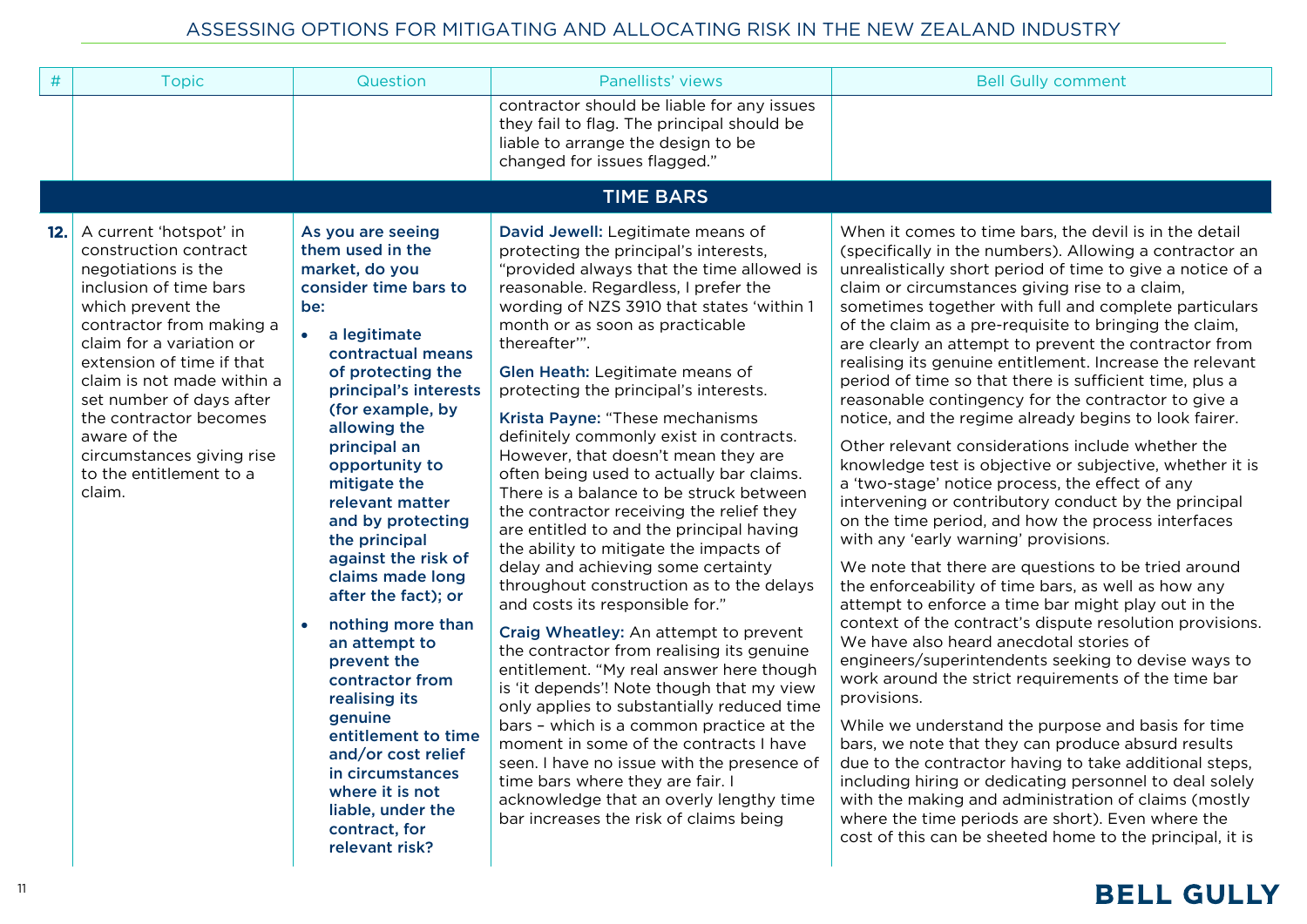| #   | <b>Topic</b>                                                                                                                                                                                                                                                                                                                                                              | Question                                                                                                                                                                                                                                                                                  | Panellists' views                                                                                                                                                                                                                                                                                                                                                                                                                                                                                                                                                                                                                                                                                                                                                                              | <b>Bell Gully comment</b>                                                                                                                                                                                                                                                                                                                                                                                                                                                                                                                                                                                                                                                                                                                                                                                                                                                                                                                                                                                                                                                                                                                                                                                                                                                                       |  |  |  |
|-----|---------------------------------------------------------------------------------------------------------------------------------------------------------------------------------------------------------------------------------------------------------------------------------------------------------------------------------------------------------------------------|-------------------------------------------------------------------------------------------------------------------------------------------------------------------------------------------------------------------------------------------------------------------------------------------|------------------------------------------------------------------------------------------------------------------------------------------------------------------------------------------------------------------------------------------------------------------------------------------------------------------------------------------------------------------------------------------------------------------------------------------------------------------------------------------------------------------------------------------------------------------------------------------------------------------------------------------------------------------------------------------------------------------------------------------------------------------------------------------------|-------------------------------------------------------------------------------------------------------------------------------------------------------------------------------------------------------------------------------------------------------------------------------------------------------------------------------------------------------------------------------------------------------------------------------------------------------------------------------------------------------------------------------------------------------------------------------------------------------------------------------------------------------------------------------------------------------------------------------------------------------------------------------------------------------------------------------------------------------------------------------------------------------------------------------------------------------------------------------------------------------------------------------------------------------------------------------------------------------------------------------------------------------------------------------------------------------------------------------------------------------------------------------------------------|--|--|--|
|     |                                                                                                                                                                                                                                                                                                                                                                           |                                                                                                                                                                                                                                                                                           | raised long beyond the matter arising,<br>which all principals will seek to avoid."                                                                                                                                                                                                                                                                                                                                                                                                                                                                                                                                                                                                                                                                                                            | an undesirable outcome, and is the type of conduct<br>that the Accord is seeking to eradicate.                                                                                                                                                                                                                                                                                                                                                                                                                                                                                                                                                                                                                                                                                                                                                                                                                                                                                                                                                                                                                                                                                                                                                                                                  |  |  |  |
|     | <b>SECURITY FOR PERFORMANCE</b>                                                                                                                                                                                                                                                                                                                                           |                                                                                                                                                                                                                                                                                           |                                                                                                                                                                                                                                                                                                                                                                                                                                                                                                                                                                                                                                                                                                                                                                                                |                                                                                                                                                                                                                                                                                                                                                                                                                                                                                                                                                                                                                                                                                                                                                                                                                                                                                                                                                                                                                                                                                                                                                                                                                                                                                                 |  |  |  |
| 13. | <b>Retentions</b><br>The Construction<br>Contracts Act 2002<br>requires retentions under<br>a construction contract to<br>be held on trust by the<br>principal/ head contractor<br>in favour of the<br>contractor/<br>subcontractors<br>downstream. The regime<br>was introduced in<br>response to the collapse<br>of Mainzeal and first took<br>effect on 31 March 2017. | Do you agree that the<br>new retentions regime<br>under the Construction<br><b>Contracts Act 2002 is</b><br>working as it should<br>be (that is, to protect<br>the cash retentions of<br>those in the<br>contracting chain<br>against insolvency<br>and/or misuse of cash<br>retentions)? | David Jewell: No. "It seems that some<br>contractors are not holding the retention<br>funds 'in trust'. Consequently in the event<br>of their failure, the money is still not<br>available for the affected subcontractors.<br>Could Directors be held personally liable<br>for such retentions?"<br><b>Glen Heath: Yes.</b><br>Craig Wheatley: "Not enough information<br>to saywe are complying with the rules<br>and no issues have arisen since they were<br>implemented - I have not been involved<br>in any specific matters which would<br>suggest that the regime is not doing what<br>it was designed to. Media articles in the<br>wake of the latest spate of contractor<br>insolvencies however would suggest that<br>the regime is perhaps not working as well<br>as it could be." | Based on the situations where the regime has been<br>tested to date, it would seem clear that it has not<br>achieved its intended purpose. Although not all of<br>Ebert's subcontractors were required to have the<br>protection of a retentions regime, a substantial portion<br>of those that did found themselves without its<br>protection. This was largely due to Ebert's handling of<br>the retentions Further, the Court found that the<br>regime does not establish a deemed trust, but rather<br>the usual requirements for establishing a trust at<br>common law apply (that is, certainty of intention,<br>subject matter and beneficiary). It appears that a<br>similar shortfall will occur in the case of Stanley Group.<br>Of course, as Craig points out, the regime has barely<br>been tested, but the early signs are not great. Key<br>issues which remain to be resolved include:<br>What are 'liquid funds'?<br>$\bullet$<br>Perverse incentives for head contractors/<br>principals investing trust funds.<br>Co-mingling of trust and non-trust funds;<br>$\bullet$<br>Entitlement to interest.<br>Non-compliance: does the regime have teeth?<br>$\bullet$<br>How will contractors, principals and funds respond<br>to this uncertainty and potential litigation risk? |  |  |  |